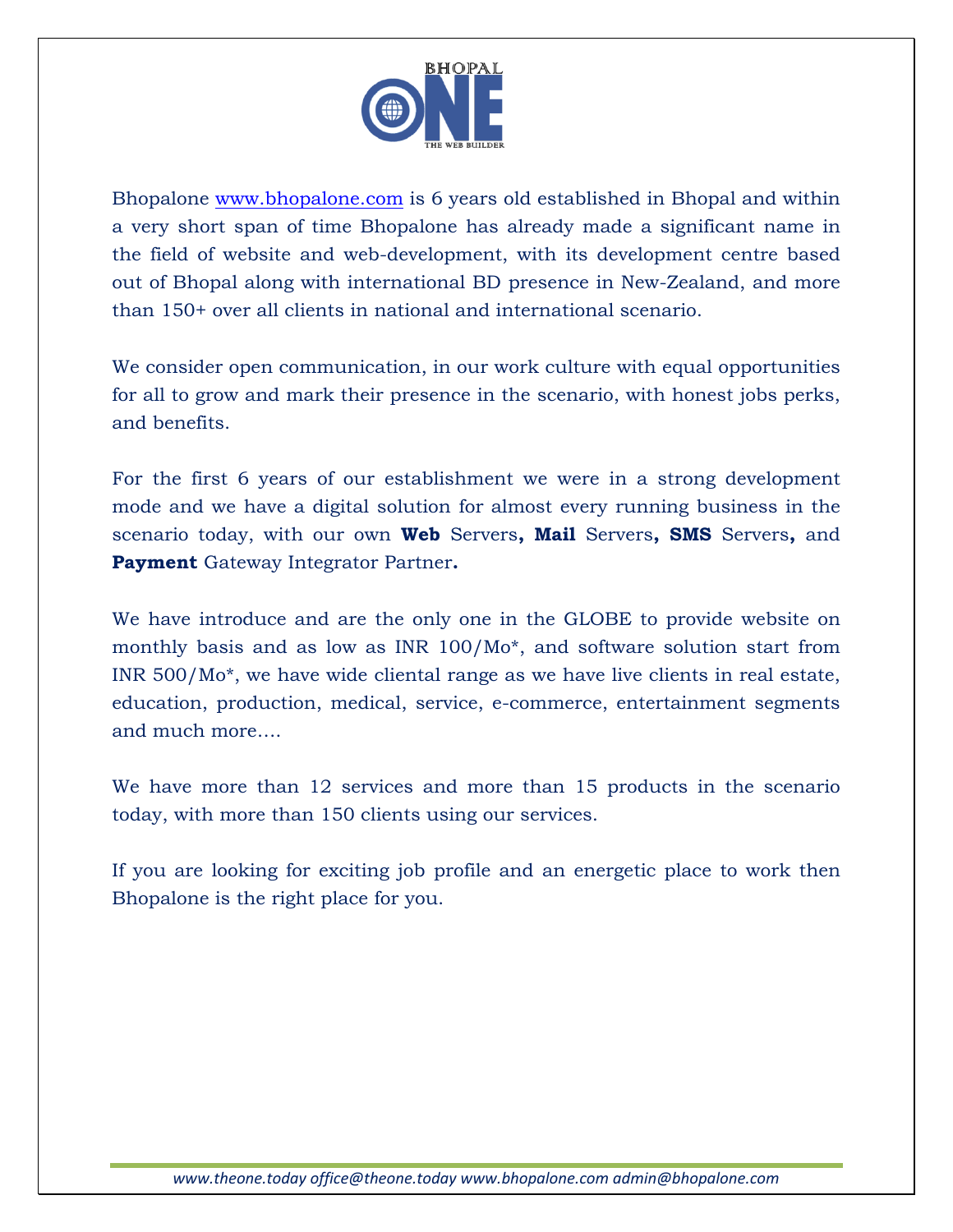

## Job Description

I

We are seeking a .NET developer responsible for building .NET applications using C# .NET languages and SQL Server as a backend your primary responsibility will be to design and develop these layers of our applications, and to coordinate with the rest of the team working on different layers of the infrastructure.

A commitment to collaborative problem solving, sophisticated design, and quality product is essential.

## Responsibilities

- Design, build, and maintain efficient, reusable, and reliable code
- Integrate data storage solutions may include databases, key-value stores, etc.
- Ensure the best possible performance, quality, and responsiveness of website applications.
- Identify bottlenecks and bugs, and devise solutions to mitigate and address these issues.
- Help maintain code quality, organization, and automation.
- Managing customizing current products and making them client specific in nature.
- Maintain a log book for code and working on daily basis.
- Maintain and building Requirement Analysis Document.
- Development of Data Base schema project specific.